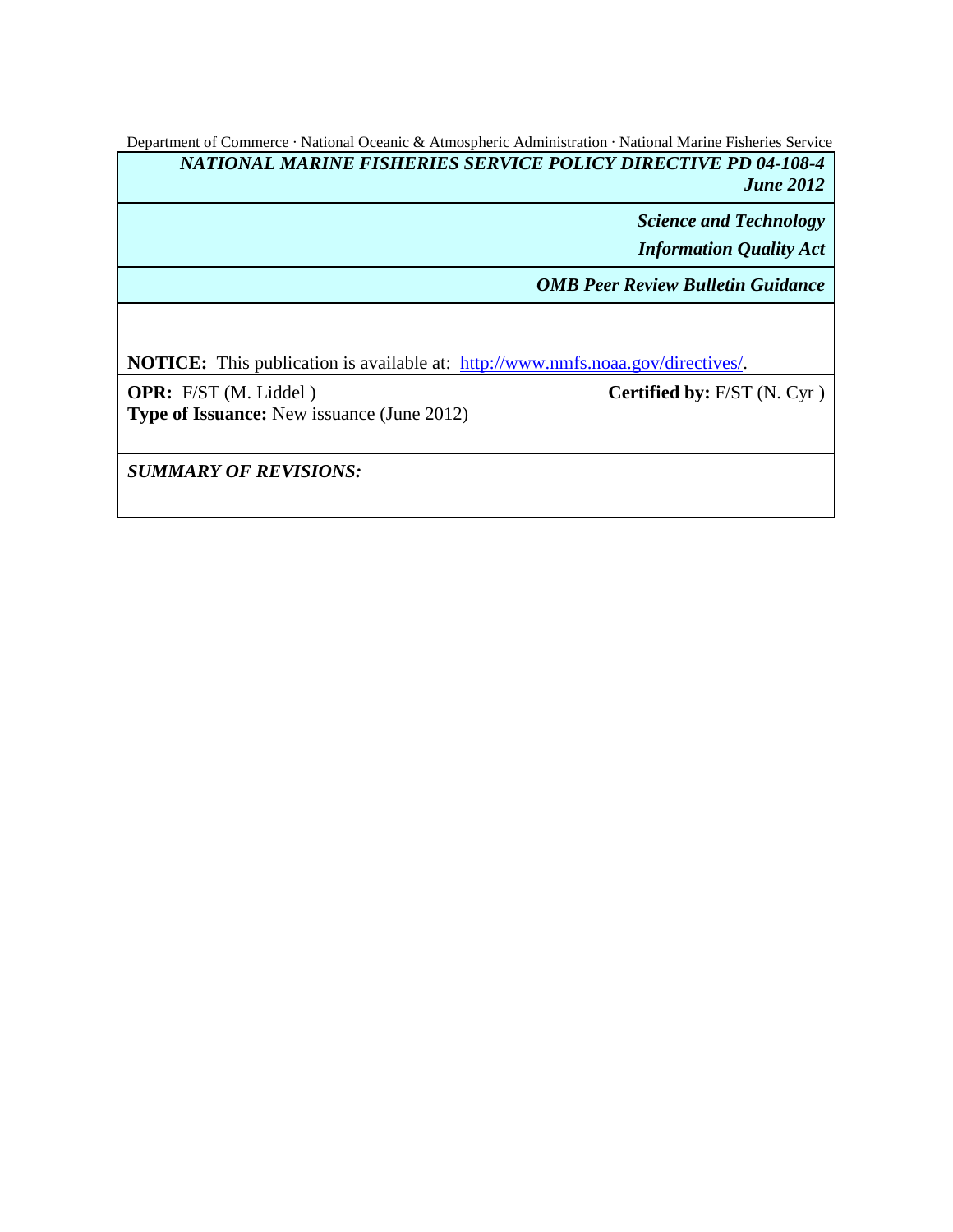### OMB PEER REVIEW BULLETIN GUIDANCE NOAA Fisheries Service June 1,2012

# **I. BACKGROUND**

The White House Office of Management and Budget (OMB) issued the final Peer Review Bulletin (PRB) in December 2004, pursuant to the Information Quality Act<sup>[1](#page-1-0)</sup> (IQA) and OMB's can be found at: <http://www.whitehouse.gov/omb/memoranda/fy2005/m05-03.pdf><sup>[2](#page-1-1)</sup> general authorities. It went into effect on June 16, 2005, and establishes minimum peer review standards, a transparent process for public disclosure, and opportunity for public input. The PRB

This document sets out guidance on the scope and applicability of the PRB as well as guidance for responding to data calls to update the NOAA peer review agenda.<sup>[3](#page-1-2)</sup> The PRB requires agencies to update their peer review agendas at least every six months, therefore PRB data calls will be issued approximately every six months to obtain an updated list of peer review plans for any "highly influential scientific assessments" (HISA) and "influential scientific information" (ISI) that the agency intends to disseminate in the foreseeable future (i.e., within the next year). To ensure consistency nationally in responding to PRB data calls, the Office of Science and Technology anticipates updating this guidance as experience with the PRB grows.

# **II. BASICS OF THE PEER REVIEW BULLETIN**

The PRB uses many of the same definitions found in the OMB (and NOAA) Information Quality Guidelines, issued under the IQA. As with the IQA, the PRB applies to federal agencies as that term is defined for purposes of the Paperwork Reduction Act, 44 U.S.C. § 3502(1). The PRB is triggered when agencies disseminate "influential scientific information." The term "dissemination" is modified slightly from the IQA definition to exclude information distributed to peer reviewers in compliance with the PRB. See the "PRB Exemptions and Exclusion" discussion below for additional detail.

# Influential Scientific Information

The PRB defines the term "scientific information" as factual inputs, data, models, analyses, technical information, or scientific assessments based on the behavioral and social sciences, public health and medical sciences, life and earth sciences, engineering, or physical sciences. This includes any communication or representation of knowledge such as facts or data, in any

<span id="page-1-0"></span><sup>&</sup>lt;sup>1</sup> The Information Quality Act is Section 515 of the Treasury and General Government Appropriations Act for Fiscal Year 2001 Public Law 106-554, codified at 44 U.S.C.  $\S$  3516 note.

<span id="page-1-1"></span><sup>&</sup>lt;sup>2</sup> Note: the first 33 pages of the PRB are prefatory; the text of the PRB begins on pg. 34. See Appendix A of this document for the text of the PRB.

<span id="page-1-2"></span> $3$  The NOAA Peer Review Agenda is posted at: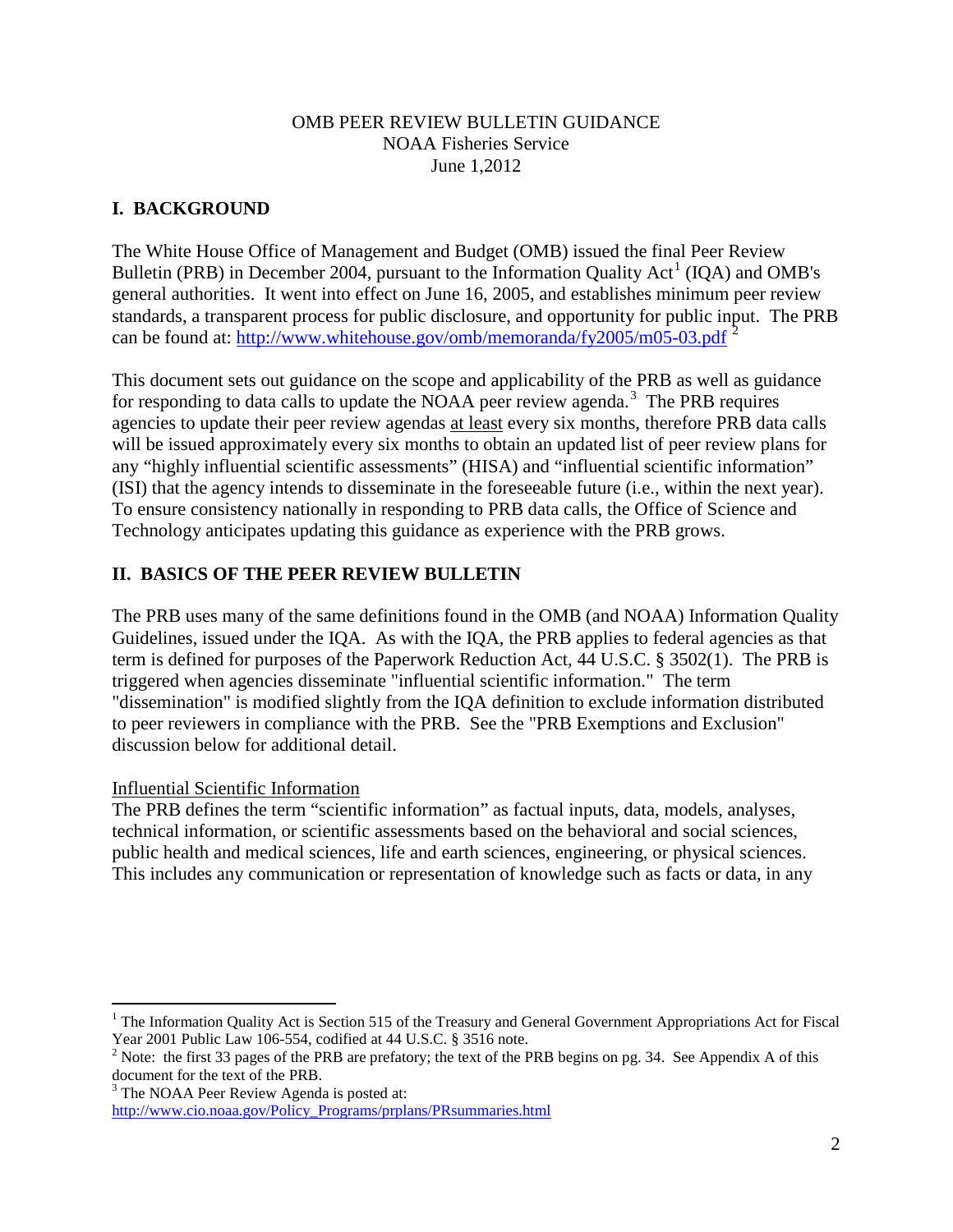medium or form, including textual, numerical, graphic, cartographic, narrative, or audiovisual forms. [4](#page-2-0)

"Influential scientific information" (ISI) means scientific information the agency reasonably can determine will have or does have a clear and substantial impact on important public policies or private sector decisions. As noted in the NOAA Information Quality Guidelines, a clear and substantial impact is one that has a high probability of occurring. If it is merely arguable or a judgment call, then it would probably not be clear and substantial. In other words, if there is disagreement over whether an impact has a high probability of occurring, then the impact is probably not clear and substantial, and therefore not influential.

Even if information has a clear and substantial impact, it is not influential if the impact is not on "important public policies or private sector decisions." Scientific information that affects a broad range of parties (*e.g*., an entire industry or a significant part of an industry, as opposed to a single company) is more likely to be influential than scientific information that affects a narrow range of parties.<sup>[5](#page-2-1)</sup> In addition, scientific information that has a low cost or modest impact on affected parties is less likely to be influential than scientific information that can have a very costly or serious impact. There is a gray area where these two parameters, *i.e*., the range of parties affected and the intensity of the impact, must be balanced against each other on a case by case basis. Given the subjective nature of the definition of ISI, staff should consult with their IQA point of contact and/or General Counsel if uncertain about whether a particular information product is subject to the PRB.

Peer review requirements for ISI are set out in Section II of the PRB. OMB estimates that, across the federal government, there will be approximately 1,200 ISIs issued annually.<sup>[6](#page-2-2)</sup>

#### Highly Influential Scientific Assessments

Highly influential scientific assessments are a subset of influential scientific information. The PRB defines the term "scientific assessment" as "an evaluation of a body of scientific or technical knowledge, which typically synthesizes multiple factual inputs, data, models, assumptions, and/or applies best professional judgment to bridge uncertainties in the available information. These assessments include, but are not limited to, state-of-science reports; technology assessments; weight-of-evidence analyses; meta-analyses; health, safety, or ecological risk assessments; toxicological characterizations of substances; integrated assessment models; hazard determinations; or exposure assessments.

[http://www.whitehouse.gov/sites/default/files/omb/assets/omb/inforeg/peer\\_review\\_comment.pdf](http://www.whitehouse.gov/sites/default/files/omb/assets/omb/inforeg/peer_review_comment.pdf)

<span id="page-2-0"></span><sup>&</sup>lt;sup>4</sup> The PRB definition of "Scientific information" mirrors the definition of "information" in the OMB Information Quality Guidelines, creating the (presumably) unintended consequence of defining the universe of scientific information as broadly as generic information. When NOAA recently revised its Information Quality Guidelines to incorporate a reference to the PRB and adopt key definitions from it, NOAA modified the definition of "scientific information" to limit its applicability to the fields of behavioral sciences, public health and medical sciences, life and earth sciences, engineering and physical sciences.

<span id="page-2-1"></span><sup>&</sup>lt;sup>5</sup> *See*, *e.g.*, the Department of Agriculture's definition of "influential scientific, financial or statistical information." http://www.ocio.usda.gov/qi guide/background.html.

<span id="page-2-2"></span> $\delta$  OMB Summary of Public and Agency Comments on Proposed Bulletin on Information Quality and Peer Review, pp. 13-14 (4/15/2004). Available at: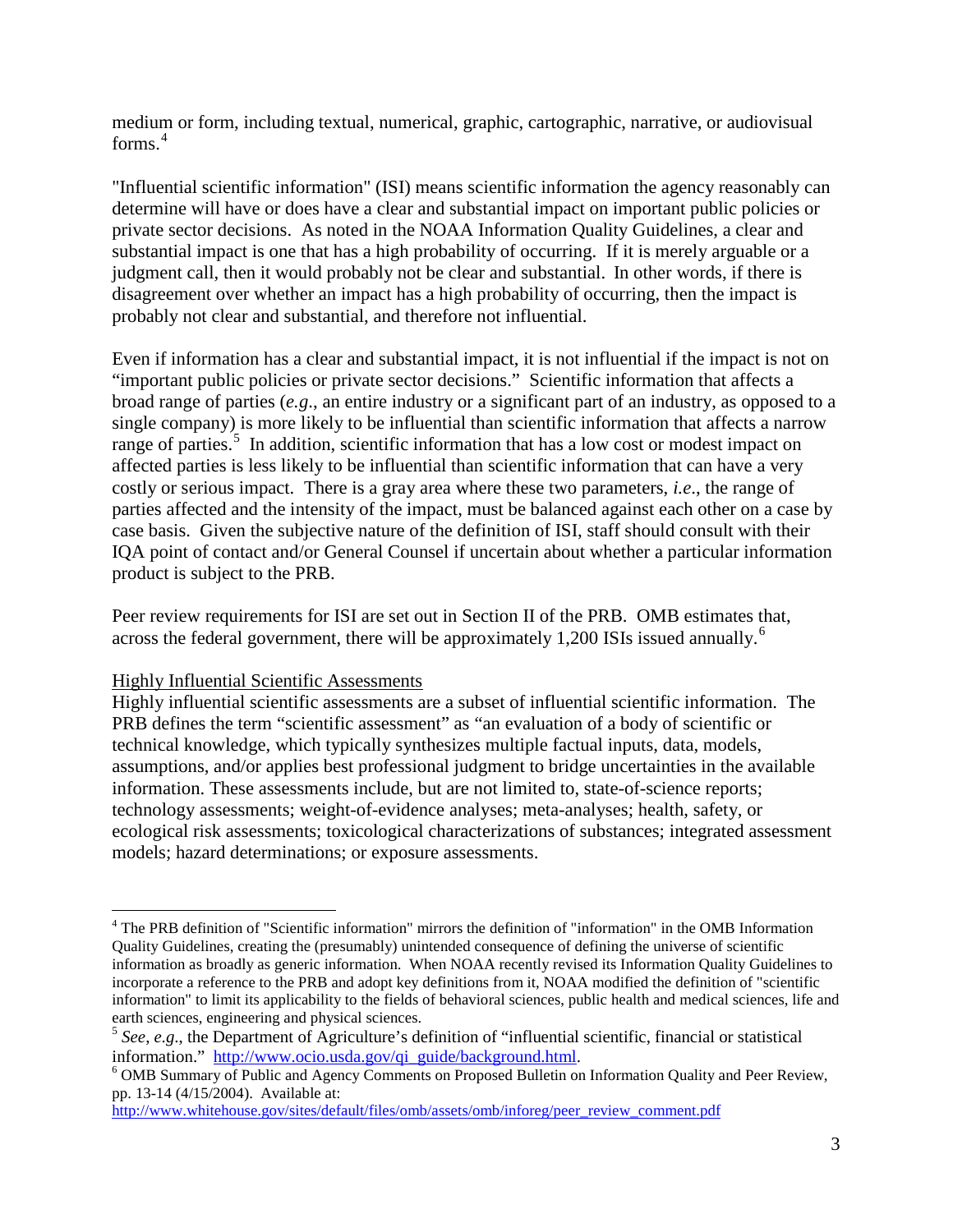A highly influential scientific assessment (HISA) is a scientific assessment that: (i) has a potential impact of more than \$500 million in any one year on either the public or private sector (the economic test); or (ii) is novel, controversial, or precedent-setting, or of significant interagency interest (the narrative test). Peer review requirements for HISAs are set out in Section III of the PRB.

The threshold for HISAs is fairly high, therefore it is anticipated that NOAA Fisheries Service (NMFS) would produce very few, if any, HISAs in any given year. OMB estimates that across the federal government, there might be  $12-24$  HISAs issued per year.<sup>[7](#page-3-0)</sup> To date, the only NMFSproduced HISA listed on the NOAA peer review agenda is the proposed noise exposure criteria for marine mammals. Within other NOAA Line Offices, the HISAs identified to date are the synthesis and assessment reports produced by NOAA's Office of Oceanic and Atmospheric Research in coordination with other federal agencies as part of the U.S. Climate Change Science Program.

### PRB Exemptions and Exclusions

Some disseminations of influential scientific information are exempt from the PRB, as specified in Section IX of the PRB. For example, information that is disseminated in the course of an individual agency adjudication or permit proceeding (including a registration, approval, licensing, site-specific determination), unless the agency determines that peer review is practical and appropriate and that the influential dissemination is scientifically or technically novel or likely to have precedent-setting influence on future adjudications and/or permit proceedings.

Agency regulatory impact analyses and regulatory flexibility analyses subject to interagency review under Executive Order 12866 are also exempt from the PRB, except for underlying data and analytical models used. See Section IX.5 of the PRB.

The PRB definition of "dissemination" contains several important exclusions, some of which mirror the IQA and some that are unique to the PRB. Under the PRB, dissemination does not include distribution limited to government employees or agency contractors or grantees; intra- or inter-agency use or sharing of government information; or responses to requests for agency records under the Freedom of Information Act, the Privacy Act, the Federal Advisory Committee Act, the Government Performance and Results Act or similar law. The definition of dissemination also excludes distribution limited to correspondence with individuals or persons, press releases, archival records, public filings, subpoenas and adjudicative processes.

Unique to the PRB is an exclusion for information distributed to peer reviewers in compliance with the PRB, so long as the information includes a clear disclaimer as specified in Section I.3 of the PRB. $^{8}$  $^{8}$  $^{8}$  Dissemination also excludes research produced by government-funded scientists (e.g., those supported extramurally or intramurally by federal agencies or those working in state or local governments with government support) if that information does not represent the views

<span id="page-3-0"></span> $7 \text{ Id}$ 

<span id="page-3-1"></span><sup>8</sup> The required disclaimer language is as follows: "THIS INFORMATION IS DISTRIBUTED SOLELY FOR THE PURPOSE OF PRE-DISSEMINATION REVIEW UNDER APPLICABLE INFORMATION QUALITY GUIDELINES. IT HAS NOT BEEN FORMALLY DISSEMINATED BY NOAA. IT DOES NOT REPRESENT AND SHOULD NOT BE CONSTRUED TO REPRESENT ANY AGENCY DETERMINATION OR POLICY."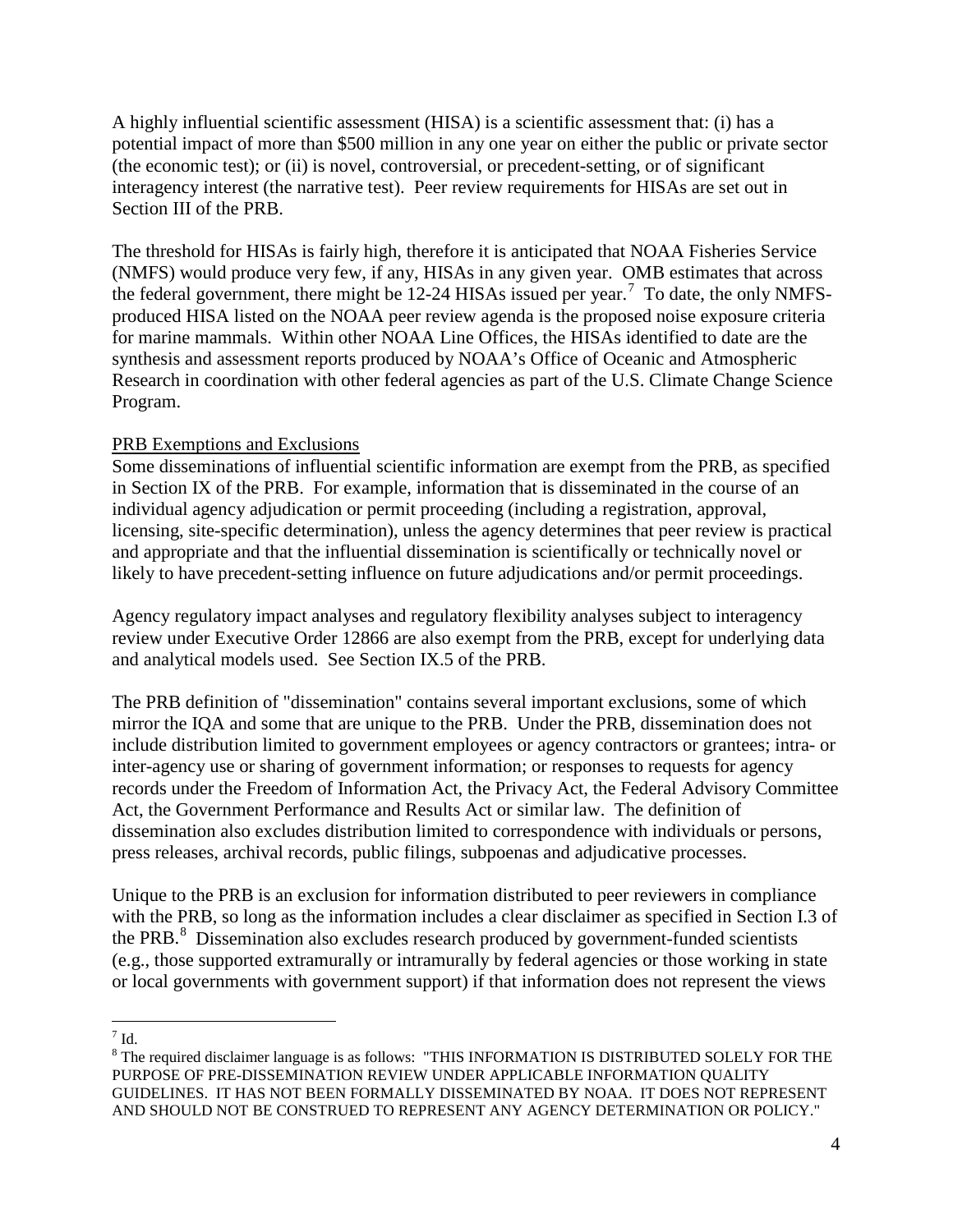of the agency. To qualify for this exemption, the information should contain a disclaimer that "the findings and conclusions in this report are those of the author(s) and do not necessarily represent the views of the funding agency."

## Determining if the PRB Applies

To determine if a particular information product is covered by the PRB, first ask if the scientific information will be disseminated by NMFS, as opposed to a third party such as a grantee. See the NOAA IQA Guidelines definitions of "agency initiated distribution of information" and "agency sponsored distribution of information" to assist in making this determination. If NMFS will be disseminating the scientific information, is it "influential scientific information," i.e., will the release of the scientific information have a clear and substantial impact on important public policies or private sector decision? Bear in mind that a clear and substantial impact is one that has a high probability of occurring. If in doubt, ask your IQA point of contact and/or consult with General Counsel.

If you determine that the scientific information is influential, next ask if this is a "highly influential scientific assessment" under either the economic test or the narrative test. As indicated above, the bar for HISAs is set very high. In any given year, NMFS anticipates releasing few, if any, HISAs.

If you have determined that the scientific information to be released is ISI or HISA, ask if any of the PRB exclusions or exemptions apply. For example, is this an inter-agency sharing of information or is the information being disseminated in the course of an agency adjudication or permit proceeding?

Finally, for ISI only, determine if the information has already been subjected to an adequate prior peer review. In determining whether the prior peer review was adequate, you must give due consideration to:

- (i) the novelty and complexity of the science to be reviewed;
- (ii) the importance of the information to decision making;
- (iii) the extent of prior peer reviews; and
- (iv) the expected benefits and costs of additional review.

See PRB Section II.2. In the preamble to the PRB, OMB states that publication in a refereed scientific journal may mean that the information has already been adequately peer reviewed, but goes on to caution that not all journal peer review rises to the level of an adequate prior peer review.<sup>[9](#page-4-0)</sup> In each case, consideration must be given to the four factors listed above. If you determine that the prior peer review was adequate, prepare a memo for the administrative record supporting that conclusion. Be sure to address the four factors above.

If you are in the process of developing ISI, you must comply with the requirements of Section II of the PRB, i.e., paragraphs 3-6 of Section II. The adequate prior peer review provision applies mostly to information developed prior to the effective date of the PRB and to information developed by third parties. As a general rule, for NMFS-generated information, you should rely

<span id="page-4-0"></span> $9$  Peer Review Bulletin, pg. 21.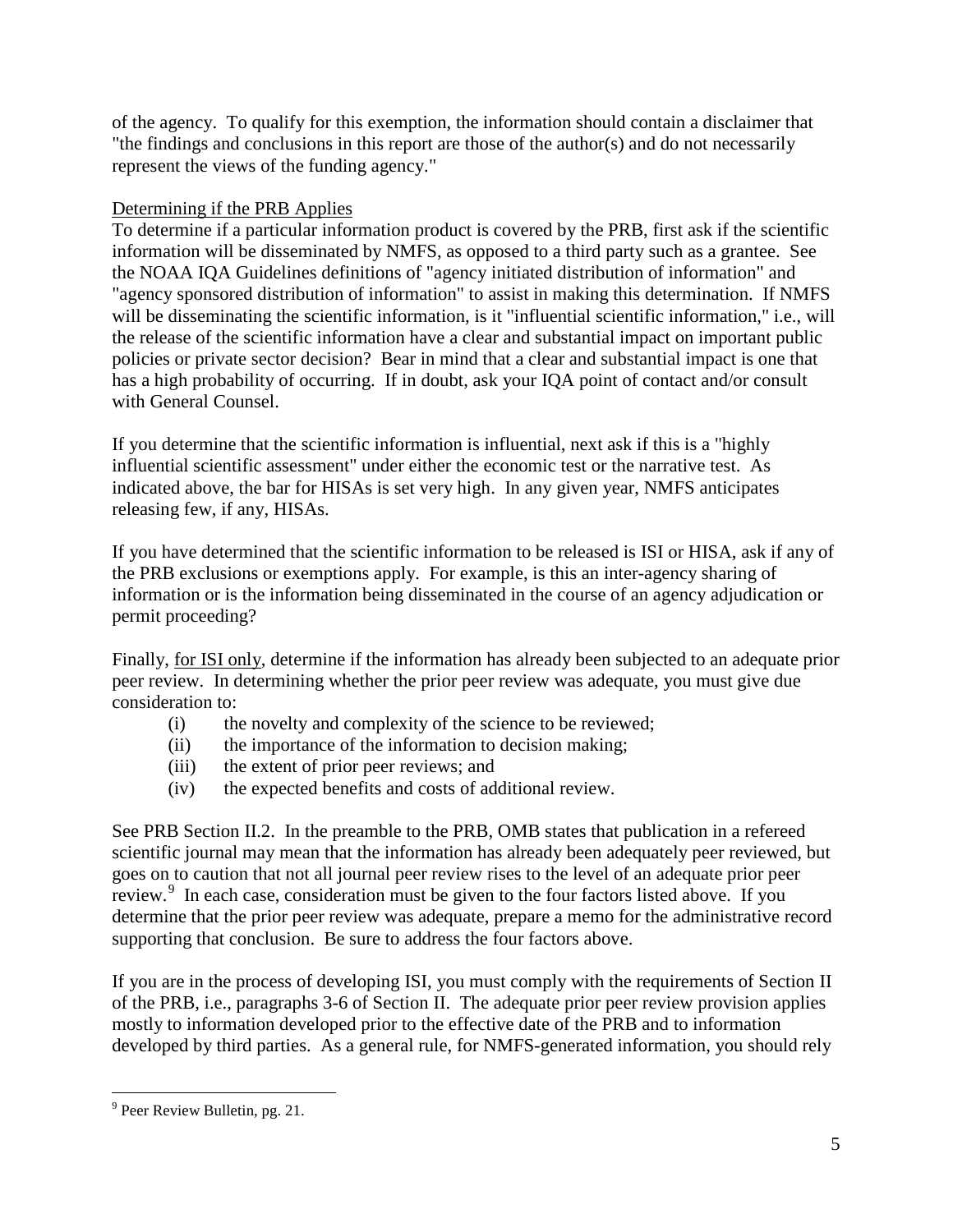on the adequate prior peer review provision only if that information was developed prior to June 16, 2005, the effective date of the PRB.

## **III. AGENCY REQUIREMENTS UNDER THE PRB**

### Peer Review Agenda

Section V of the PRB requires agencies to post an agenda of peer review plans for information subject to the PRB and update the agenda at least every six months. Peer review plans must address ten elements, such as the title, subject and purpose of the information product; whether the information is ISI or HISA; timing and method of review (panel or letters); whether the public will be provided an opportunity to comment on the work to be peer reviewed; and a description of the primary disciplines or expertise needed in the review. See PRB Section V.2 for a complete list of required elements of a peer review plan.

Due to the requirement to update the peer review agenda every six months, NMFS will issue data calls at least twice annually for peer review plans to update the agenda. However, peer review plans will be accepted and the agenda updated on a rolling basis throughout the year. Staff should provide peer review plans for any ISI or HISA that the agency will disseminate in the foreseeable future, i.e., within the next year, so that the plan can be posted early enough to allow for public review and comment.

### Annual Report to OMB

Agencies must provide an annual report to OMB by December  $15<sup>th</sup>$  each year containing a summary of the agency's peer review activities in the preceding fiscal year. Section VI of the PRB sets forth the required elements for the report to OMB. NMFS will coordinate with the other NOAA Line Offices to prepare NOAA's annual report.

#### Certification in the Administrative Record

If the agency relies on ISI or HISA subject to the PRB to support a regulatory action, it must include a certification in the administrative record for that action explaining how the agency has complied with the requirements of the PRB and the agency's information quality guidelines. Relevant materials must be placed in the administrative record, e.g., in the Determinations section of a Decision Memo. Sample certification language is set forth below:

Information Quality Act and OMB Peer Review Bulletin

Pursuant to the Information Quality Act (44 U.S.C. § 3516 note), this information product has undergone a pre-dissemination review by [specify Office], completed on [ date ]. The signed Pre-dissemination Review and Documentation Form is on file in that Office.

This information product was peer reviewed in accordance with the OMB Peer Review Bulletin. A peer review plan was posted on the agency's peer review agenda on [ date ]. The agency did/did not receive public comments on the plan. The information was peer reviewed by [specify letter, panel or other review process] between the dates of [specify, e.g., May 1 and May 15, 2007]. The charge to the peer reviewers, the peer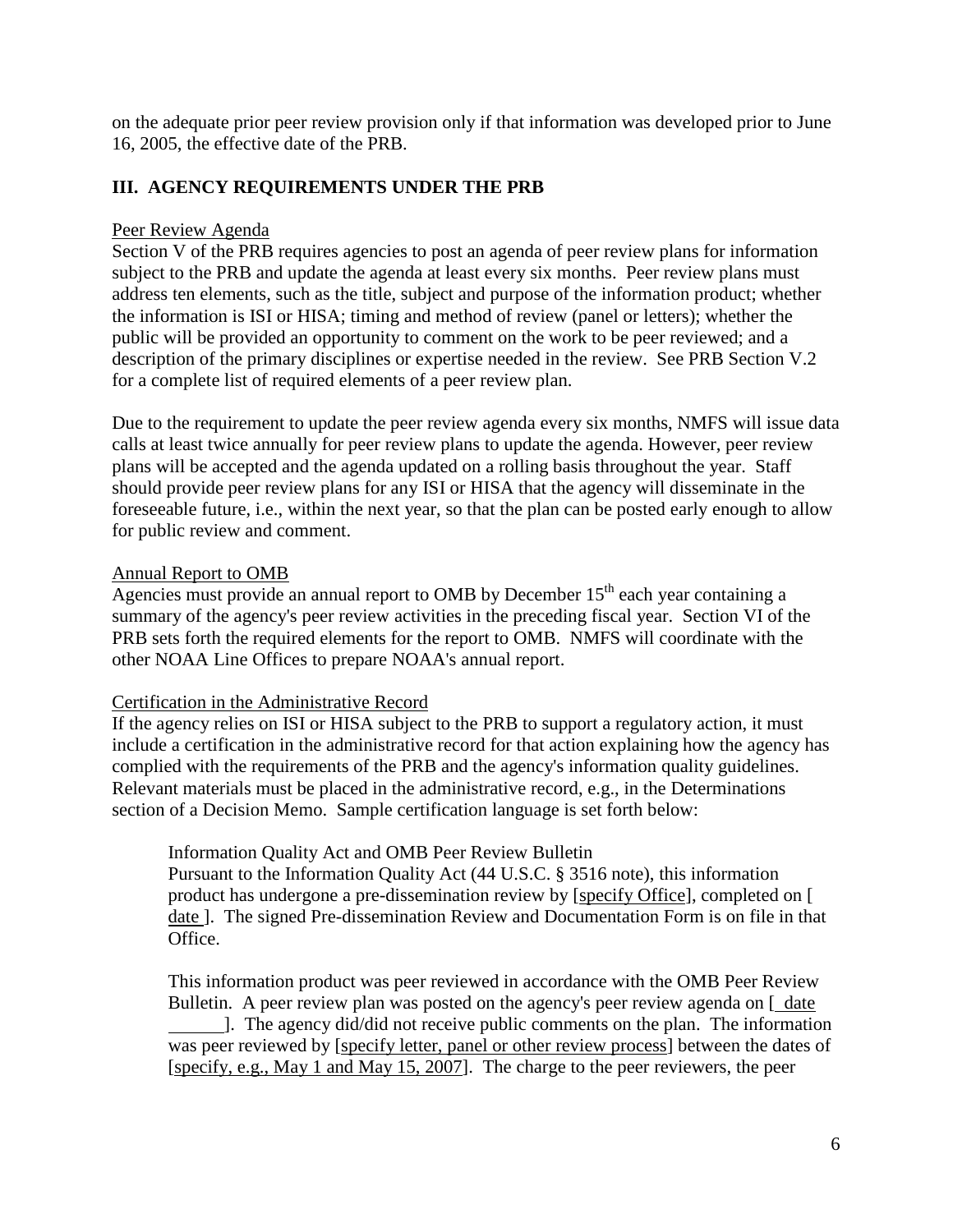review report(s) and any agency response have been placed in the administrative record and posted on the agency's peer review agenda.

# **IV. CONDUCTING PEER REVIEW UNDER THE PRB**

## Peer Review of ISI

The determination as to whether an information product is subject to the PRB should be made early in the process of developing the information so that a peer review plan can be developed and posted well in advance of the release of the information.

Agencies have discretion in determining how to conduct peer review of ISI. The PRB instructs that "the choice of peer review mechanism (e.g., letter reviews or ad hoc panels) for ISI shall be based on the novelty and complexity of the information to be reviewed, the importance of the information to decision making, the extent of prior peer review, and the expected benefits and costs of review." See PRB Section II.4. Once the peer review plan is developed and on an agency's peer review agenda, the public will have the opportunity to comment on the adequacy of the peer review plan. The agency must consider comments on the peer review plan per Section V.3 of the PRB.

For review of ISI, the agency can select external peer reviewers or qualified agency scientists so long as they did not participate in the development of the work product to be reviewed. In selecting peer reviewers, the agency must select reviewers with the requisite expertise, experience and skills and must select a sufficiently broad and diverse group of reviewers to fairly represent the relevant scientific and technical perspectives and fields of knowledge. Potential reviewers must be screened for conflicts of interest. Reviewers who are federal employees must comply with applicable federal ethics requirements. For screening potential reviewers who are not federal government employees, agencies must adopt or adapt the National Academy of Sciences (NAS) policy for evaluating potential conflicts of interest. NOAA has adapted the NAS conflict of interest policy; the NOAA Conflict of Interest Policy and related Disclosure Forms can be found at: [http://www.cio.noaa.gov/Policy\\_Programs/info\\_quality.html](http://www.cio.noaa.gov/Policy_Programs/info_quality.html)

Peer reviewers must be informed of applicable access, objectivity, reproducibility and other quality standards under federal laws governing information access and quality. To comply with this requirement, the agency should provide reviewers with a copy of, or link to, the NOAA Information Quality Guidelines

(http://www.cio.noaa.gov/Policy Programs/IQ Guidelines 110606.html).

Reviewers must also be notified concerning the disclosure requirements (name and organizational affiliation of each reviewer) and extent of attribution planned by the agency (comments can be with or without attribution).[10](#page-6-0)

The agency must prepare a peer review report to be posted on the NOAA peer review agenda. That report must either:

- (a) include a verbatim copy of each reviewer's comments (with or without specific attribution) or
- (b) represent the views of the group as a whole, including any disparate and dissenting views.

<span id="page-6-0"></span><sup>&</sup>lt;sup>10</sup> PRB Section II.1.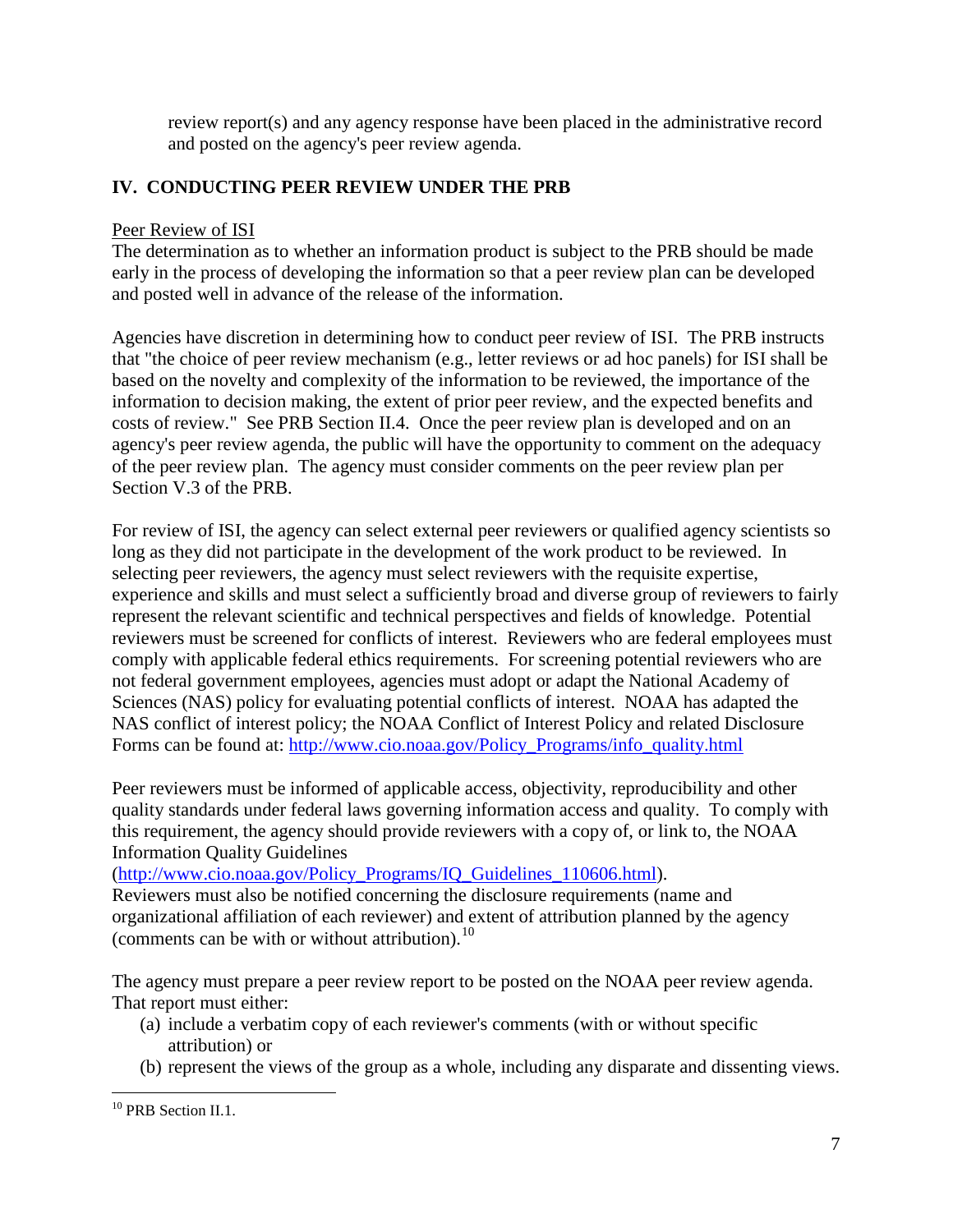Be aware, however, that a consensus report may trigger FACA requirements. To avoid FACA issues, the safer course of action is to request that the reviewers prepare individual reports. If you have questions concerning FACA, consult with General Counsel.

The peer review report must also disclose the names and organizational affiliations of the peer reviewers. In addition to posting the peer review report, the agency must also post the charge to the peer reviewers and the agency's response to the peer review report, if any. Note, however, that for ISI, the agency is not required to prepare a response. Finally, the peer review report must be discussed in the preamble to any related rulemaking and included in the administrative record for any related agency action. See Section III, above, for suggested language to certify compliance with the PRB.

#### Peer Review of HISA

For peer review of HISA, all of the requirements for review of ISI apply, as well as additional requirements set out in Section III of the PRB. As with ISI, principal findings, conclusions and recommendations in official reports of the National Academy of Sciences are generally presumed not to require additional peer review. For all other HISAs, the agency must set up a formal, external peer review. Agency scientists are barred from participating in the review, except in certain very limited circumstances.<sup>[11](#page-7-0)</sup>

Agencies are encouraged, but not required, to make the draft HISA available for public comment at the same time it is submitted for peer review and sponsor a public meeting where oral presentations on scientific issues can be made to the peer reviewers by interested members of the public.

In addition to providing reviewers with notice regarding applicable information access laws, disclosure requirements and the extent of attribution planned, the agency must provide the reviewers with sufficient information, including background information about key studies or models, to enable them to understand the data, analytic procedures, and assumptions used to support the key findings or conclusions of the draft assessment.<sup>[12](#page-7-1)</sup>

HISAs are subject to additional transparency requirements, in addition to those for ISI. For HISAs, the peer review report must include the charge to the peer reviewers and a short paragraph on the credentials and relevant experiences of each peer reviewer. The agency must also prepare a written response to the peer review report explaining (a) the agency's agreement or disagreement with the views expressed in the report, (b) the actions the agency has undertaken or will undertake in response to the report, and (c) the reasons the agency believes those actions satisfy the key concerns stated in the report. The peer review report and agency response must be posted on the agency's peer review agenda.

<span id="page-7-0"></span> $11$  The only exception to the bar on agency scientists participating in the peer review would be the rare case where the agency determines that a premier government scientist is (a) not in a position of management or policy responsibility and (b) possesses essential expertise that cannot be obtained elsewhere. To be eligible for this exception, the scientist must be employed by a different agency of the Cabinet-level department than the agency that is disseminating the scientific information. See PRB Section III.3.c.

<span id="page-7-1"></span><sup>&</sup>lt;sup>12</sup> PRB Section III.4.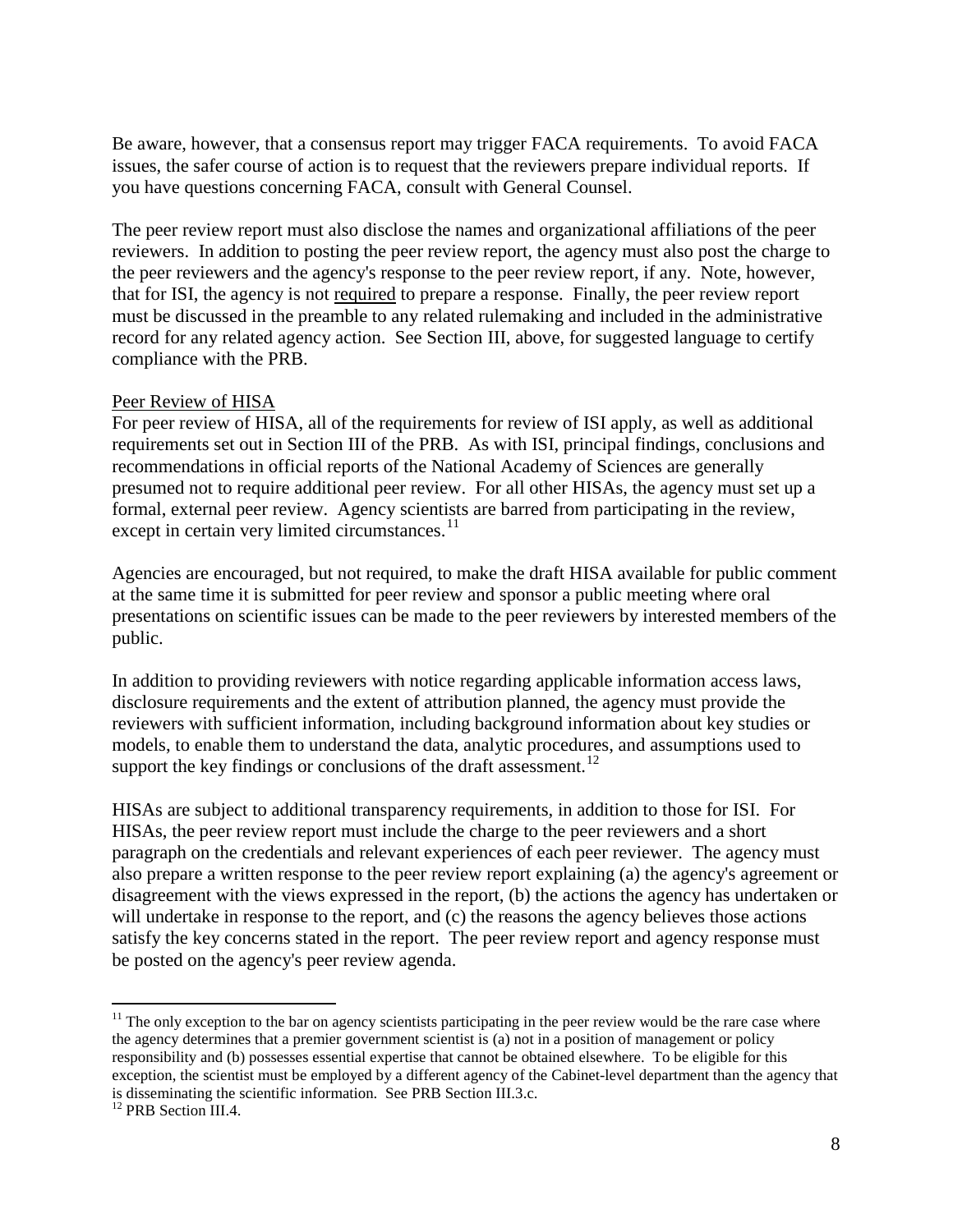### Alternative Procedures

As an alternative to complying with Sections II and III of the PRB, agencies may instead:

- (1) rely on the principal findings, conclusions and recommendations of a report produced by the National Academy of Sciences;
- (2) commission the National Academy of Sciences to peer review the agency's draft scientific information; or
- (3) employ an alternative scientific procedure or process, specifically approved by the Administrator of OMB's Office of Information and Regulatory Affairs (OIRA) in consultation with the White House Office of Science and Technology Policy (OSTP).

NMFS has not yet pursued approval of an alternative review procedure pursuant to (3) above and it is anticipated that NMFS would only do so in rare circumstances.

### **V. EXISTING PEER REVIEW PROCESSES FOR REVIEW OF NMFS SCIENCE**

### Fisheries Management Actions

The Councils, working with NMFS, have established regional processes of stock assessment review through the Stock Assessment Review Committee (New England and Mid-Atlantic), Southeast Data and Assessment Review (Southeast, Gulf of Mexico, and Caribbean), and the Stock Assessment Review (Pacific). Others have integrated their reviews into their SSC. With minor modifications, review by SSCs and/or these regional processes will likely satisfy the PRB requirements for peer review of influential scientific information.

To bring existing Council peer review processes into compliance with the PRB, NMFS has recommended that the Councils take the following steps. Adoption of these measures will satisfy the PRB requirements for peer review of ISI:

● Post biographical information for each SSC member on the Council website that describes the expertise, experience and organizational affiliations of the SSC membership;

- Adopt or adapt the National Academy of Sciences (NAS) policy for evaluating conflicts of interest, or simply adopt NOAA's adaptation of the NAS policy;
- Implement a system for recusal for those instances where an SSC member cannot meet the NAS conflict of interest standards;
- Adapt the SSC meeting minutes into a peer review report that satisfies the transparency requirements of the PRB (Section II.5);

• Provide a time and method for public comment prior to, during, or immediately following the panel review, include all comments in the peer review report, make any peer review materials available to the public and provide written responses to any public comments in the peer review report.

● Review upcoming actions on at least a semiannual basis to determine if the scientific information supporting that action must be peer reviewed in accordance with the requirements of the PRB.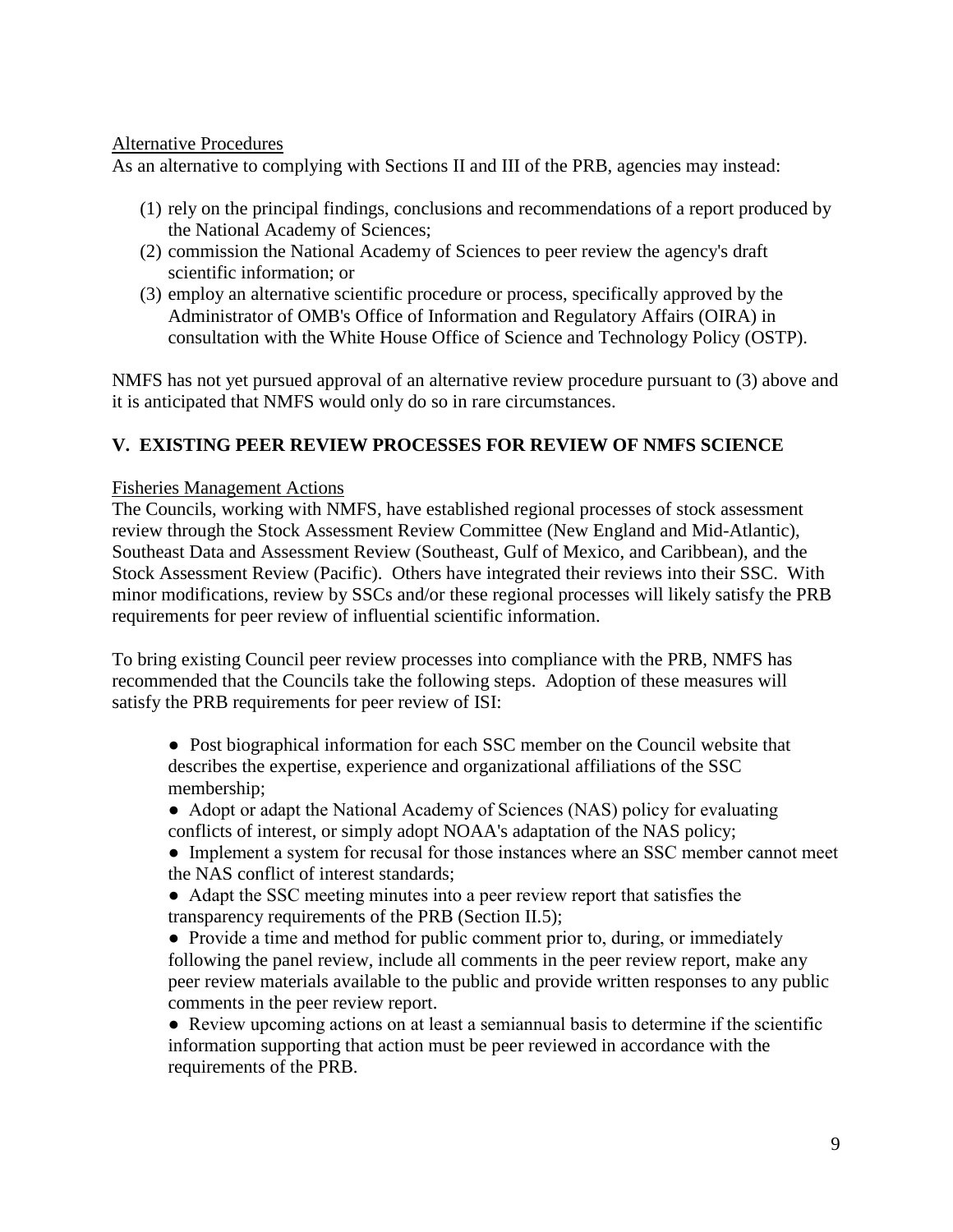The SSCs might take an important role in peer review arrangements by: 1) arranging for standard annual reviews by regional scientists to certify that the correct data and models are being used (and perhaps participating in those reviews); 2) for evaluations of models and assessment procedures, the SSC and CIE might each provide 50% of the reviewers for these regular assessments of methods and models, with the CIE concentrating on getting the best reviewers from across the country or internationally and the SSC concentrating on reviewers with both technical competence and region-specific knowledge; and 3) for expedited, controversial reviews there remains a requirement for independent outside reviewers such as through the CIE.

As discussed in Sections III and IV above, the requirement for a transparent peer review planning process is an important aspect of the PRB. To satisfy the PRB's transparency requirements, NMFS must coordinate with the Councils to identify influential scientific information subject to the OMB Bulletin, formulate and post a peer review plan on the agency's web site, and ensure that public comments on the peer review plan are addressed. This may also require coordination between Regional Offices and Science Centers to determine who is best positioned to develop, monitor and update the peer review plan.

Under the PRB, HISAs must be subjected to formal, external peer review; agency scientists are barred from participating in that peer review. Peer review by the CIE satisfies the PRB requirements for review of HISAs (as well as ISI). Therefore, such reviews will be conducted through the CIE and will be given high priority when determining which NMFS products will be submitted to the CIE for review.

### 1994 Policy on Peer Review in ESA Activities

The 1994 joint FWS/NMFS peer review policy for Endangered Species Act (ESA) activities (59 FR 34270, July 1, 1994) sets forth a process for peer review of science used in support of the agency's ESA activities, primarily listing decisions and recovery planning. Although there is some overlap with the requirements of the PRB, the PRB contains many additional requirements not found in the 1994 joint FWS/NMFS peer review policy (1994 joint policy). With some modifications, the 1994 joint policy can fulfill the PRB requirements for review of ISI (HISAs should be reviewed through the CIE).

The 1994 joint policy and the PRB have similar requirements for selecting peer reviewers who are independent and possess the requisite expertise and specialized knowledge to review the science at issue. Both also require the agency to include the comments of the peer reviewers in the administrative record for any related rulemaking.

The PRB requirements for a transparent peer review process and its conflict of interest provisions go beyond the 1994 joint policy. Specifically, the PRB requires the agency to develop and post a peer review plan on a publicly accessible website. The names and organizational affiliations of the reviewers must be disclosed, along with the comments of the reviewers, with or without attribution. Reviewers must also be notified in advance of the extent of disclosure and attribution planned by the agency. The peer review plan, the charge to the peer reviewers, the comments of the reviewers, and any agency response to the reviewer comments must be posted on the agency's peer review site.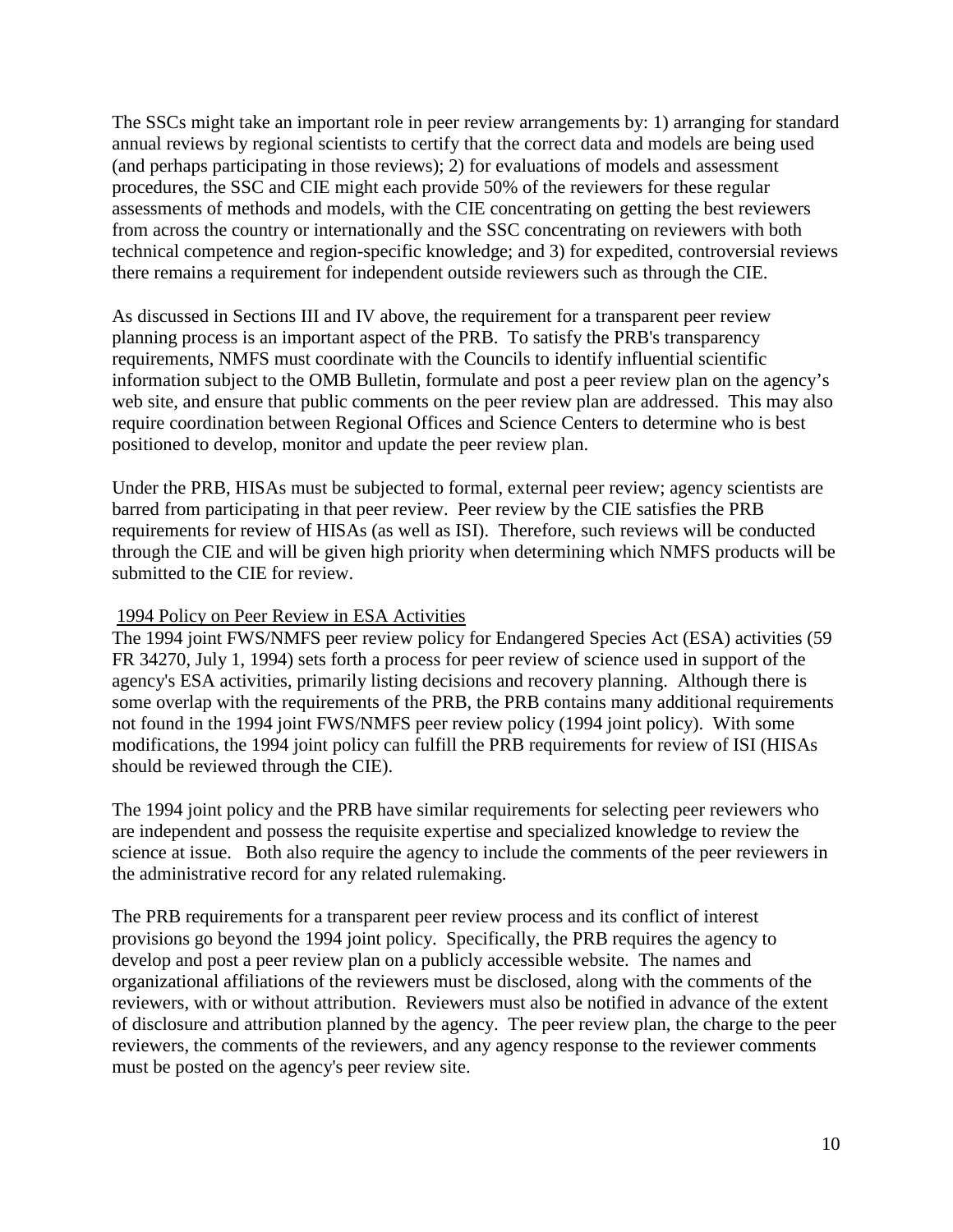The 1994 joint policy specifies that peer reviewers must be independent, but does not require the agency to screen potential reviewers for conflicts of interest. The PRB states that reviewers who are government employees must comply with applicable federal ethics requirements and that non-government employees must be screened using the conflict of interest policy adopted or adapted from the National Academy of Sciences.<sup>[13](#page-10-0)</sup>

Finally, under the 1994 joint policy, peer review is typically conducted concurrent with the public comment period on a proposed rule or draft recovery plan. The PRB requires a specific disclaimer on every page of a draft document distributed for peer review in compliance with the  $PRB.$ <sup>[14](#page-10-1)</sup>

In summary, for peer review of ISI, the 1994 joint policy satisfies some, but not all PRB requirements. The PRB imposes additional requirements on the peer review process. The transparency requirements, in particular, must be addressed early in the development of the information to be reviewed.

# **VI. EXAMPLES OF ISI**

Given the subjective definition of ISI, it can be difficult to determine whether a particular NMFS information product is "influential scientific information" subject to the PRB. To assist in determining if a NMFS information product is "influential," the following is a list of categories of information products likely to be "influential" with some specific examples of ISI:

#### Fisheries Management and Science

• Stock Assessments

- Benchmark assessments, i.e., an assessment prompted by a new fishery or protected resource management action

- Assessments prompted by a major change in stock assessment model or data that will have a substantial impact on stock status determination and development of fisheries or protected species management strategies

- Assessments using new and innovative analytical methods or assessment models

• Social, economic, and environmental impact assessments – underlying scientific data and analytical models.<sup>[15](#page-10-2)</sup>

Specific examples include:

2011 Chesapeake Bay Blue Crab Stock Assessment Acoustic-Trawl Survey Method for Coastal Pelagic Species Atlantic Bluefin Tuna Status Report

<span id="page-10-2"></span><span id="page-10-1"></span>

<span id="page-10-0"></span><sup>&</sup>lt;sup>13</sup> NOAA has adapted the NAS conflict of interest policy.<br><sup>14</sup> PRB, Section I.3. See Footnote 7 for the required disclaimer language.<br><sup>15</sup> Regulatory impact analyses and regulatory flexibility analyses subject to interag Order 12866 are exempt from the PRB, except for underlying data and analytical models used. PRB Section IX.4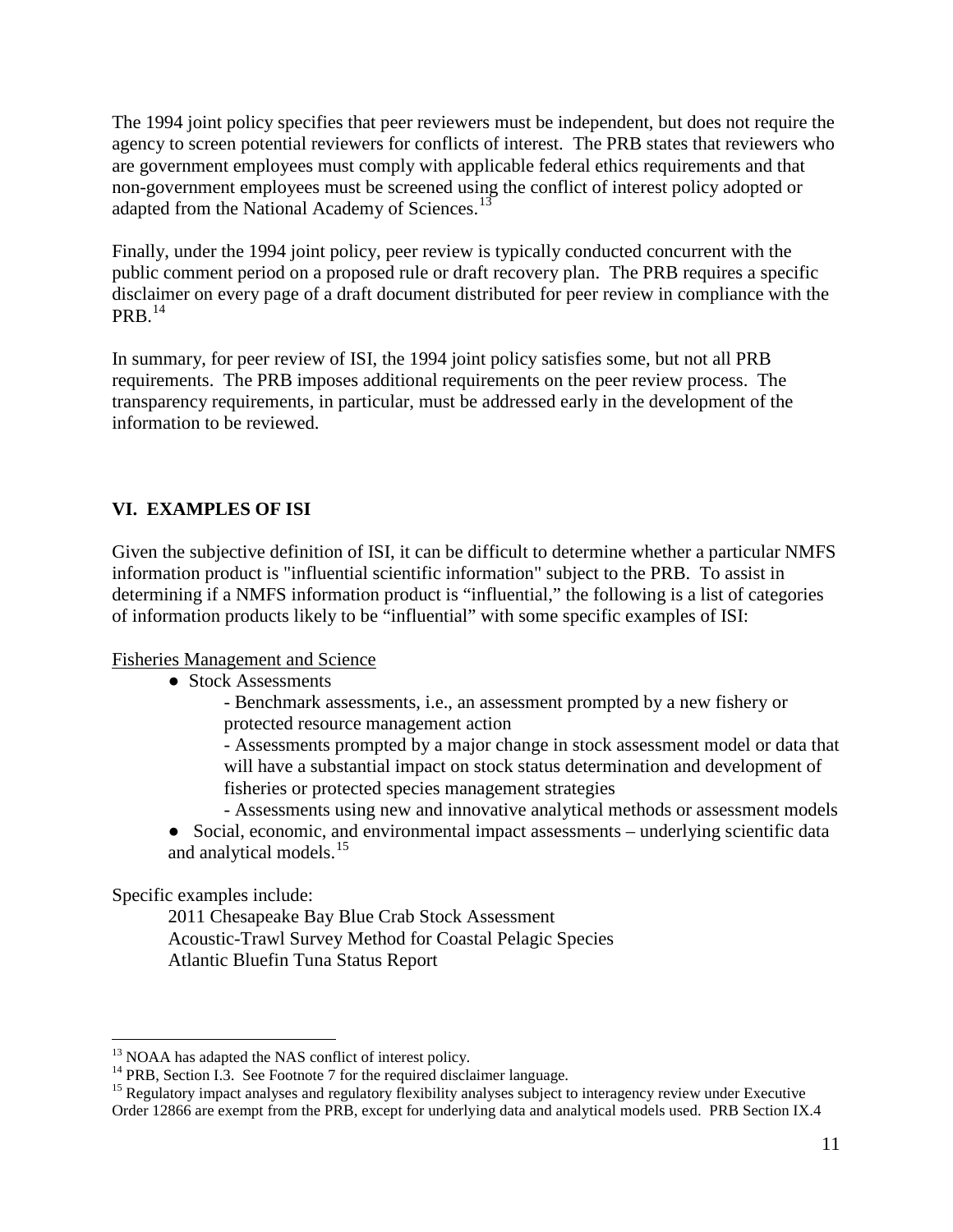Protected Resources Actions

- ESA listings
- ESA status reviews
- Critical habitat designations
- Biological Opinions
- Marine Mammal stock assessments

Specific examples include:

- Biological Review Team's status review for the Southern Resident Killer Whale listing determination
- Designation of Critical Habitat for Leatherback Sea Turtles Biological and Economic Reports
- Condition Report for Florida Keys National Marine Sanctuary

Examples of ISI falling outside the general categories provided above include:

- Science products developed in support of the hatchery Salmon listing policy
- Draft Report on treated timber effects on salmonids
- New juvenile fish passage model for the Columbia River power system

The general categories of information provided above highlight important NMFS information products that may rise to the level of ISI under the PRB. However, due to the variability of individual information products within these general categories, it is difficult, if not impossible to say that all information products in these general categories are influential. Therefore, each individual information product should be considered on a case-by-case basis. Further, the list of general categories provided is not intended to be an all-inclusive list. As experience with implementation of the PRB grows, this list can be expanded and refined.

# **VII. CONCLUSION**

The PRB applies to "influential scientific information" and "highly influential scientific assessments" disseminated by federal agencies on or after June 16, 2005. NMFS staff will be asked semi-annually to submit peer review plans for forthcoming disseminations of ISI and HISAs. NOAA's peer review plans (collectively, the peer review agenda) are posted on the NOAA Information Quality web site at:

[http://www.cio.noaa.gov/Policy\\_Programs/prplans/PRsummaries.html](http://www.cio.noaa.gov/Policy_Programs/prplans/PRsummaries.html)

As experience with PRB implementation grows, the list of NMFS information products subject to the PRB (as well as those exempt) will be further refined. However, due to the subjective nature of the definition of ISI and the variability of NMFS information products, it is difficult to set down a bright line test for influential vs. non-influential scientific information. If you have questions about whether a particular information product is subject to the PRB, contact your IQA point of contact and/or General Counsel for Fisheries.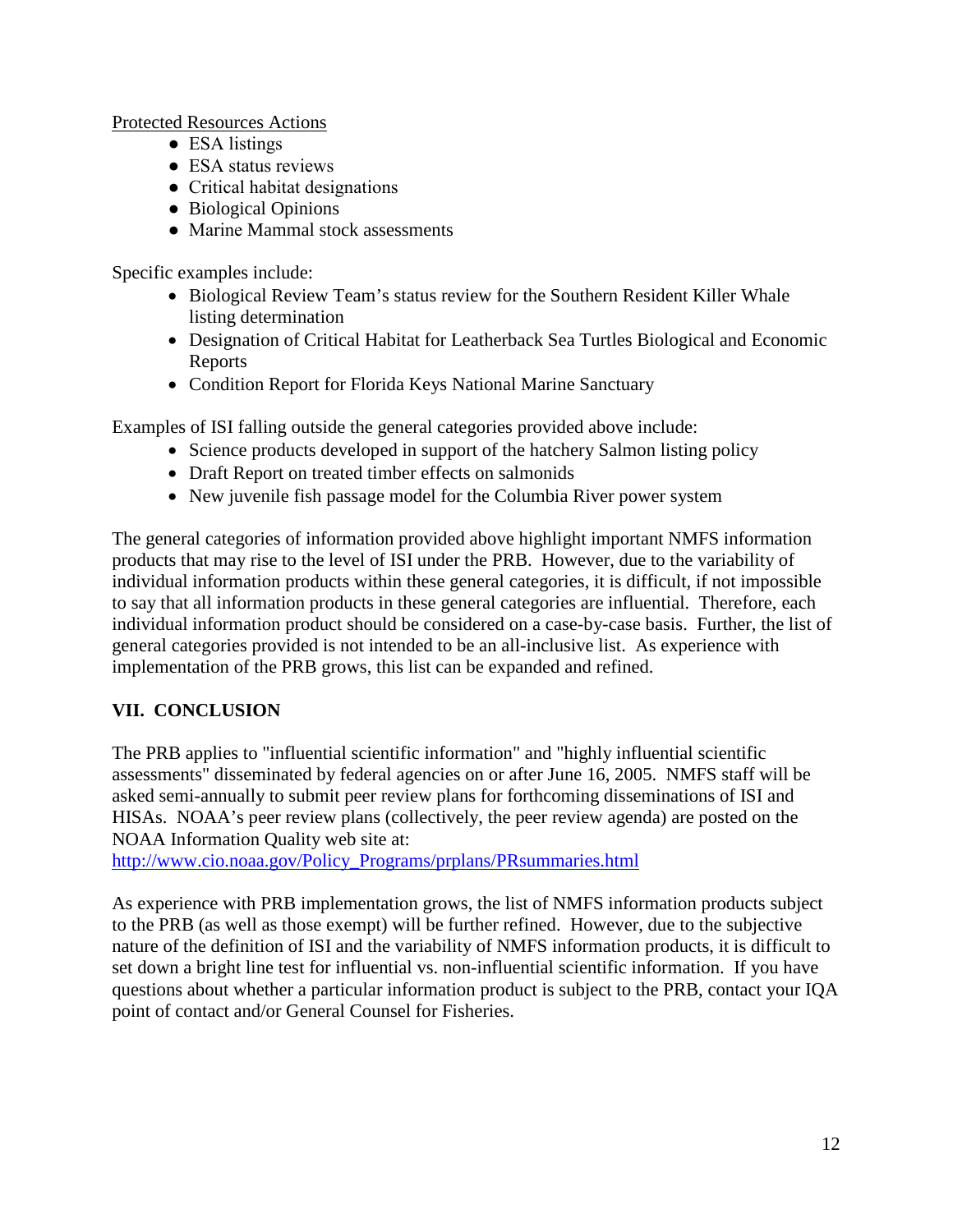## APPENDIX A

## **Bulletin for Peer Review**

## **I. Definitions.**

For purposes of this Bulletin --

1. the term "Administrator" means the Administrator of the Office of Information and Regulatory Affairs in the Office of Management and Budget (OIRA);

2. the term "agency" has the same meaning as in the Paperwork Reduction Act, 44 U.S.C. § 3502(1);

3. the term "dissemination" means agency initiated or sponsored distribution of information to the public (see 5 C.F.R. 1320.3(d) (definition of "Conduct or Sponsor")). Dissemination does not include distribution limited to government employees or agency contractors or grantees; intra- or inter-agency use or sharing of government information; or responses to requests for agency records under the Freedom of Information Act, the Privacy Act, the Federal Advisory Committee Act, the Government Performance and Results Act or similar law. This definition also excludes distribution limited to correspondence with individuals or persons, press releases, archival records, public filings, subpoenas and adjudicative processes. The term "dissemination" also excludes information distributed for peer review in compliance with this Bulletin, provided that the distributing agency includes a clear disclaimer on the information as follows: "THIS INFORMATION IS DISTRIBUTED SOLELY FOR THE PURPOSE OF PRE-DISSEMINATION PEER REVIEW UNDER APPLICABLE INFORMATION QUALITY GUIDELINES. IT HAS NOT BEEN FORMALLY DISSEMINATED BY [THE AGENCY]. IT DOES NOT REPRESENT AND SHOULD NOT BE CONSTRUED TO REPRESENT ANY AGENCY DETERMINATION OR POLICY." For the purposes of this Bulletin, "dissemination" excludes research produced by government-funded scientists (e.g., those supported extramurally or intramurally by federal agencies or those working in state or local governments with federal support) if that information does not represent the views of an agency. To qualify for this exemption, the information should display a clear disclaimer that "the findings and conclusions in this report are those of the author(s) and do not necessarily represent the views of the funding agency";

4. the term "Information Quality Act" means Section 515 of Public Law 106-554 (Pub. L. No. 106-554, § 515, 114 Stat. 2763, 2763A-153-154 (2000));

5. the term "scientific information" means factual inputs, data, models, analyses, technical information, or scientific assessments based on the behavioral and social sciences, public health and medical sciences, life and earth sciences, engineering, or physical sciences. This includes any communication or representation of knowledge such as facts or data, in any medium or form, including textual, numerical, graphic, cartographic, narrative, or audiovisual forms. This definition includes information that an agency disseminates from a web page, but does not include the provision of hyperlinks to information that others disseminate. This definition does not include opinions, where the agency's presentation makes clear that what is being offered is someone's opinion rather than fact or the agency's views;

6. the term "influential scientific information" means scientific information the agency reasonably can determine will have or does have a clear and substantial impact on important public policies or private sector decisions; and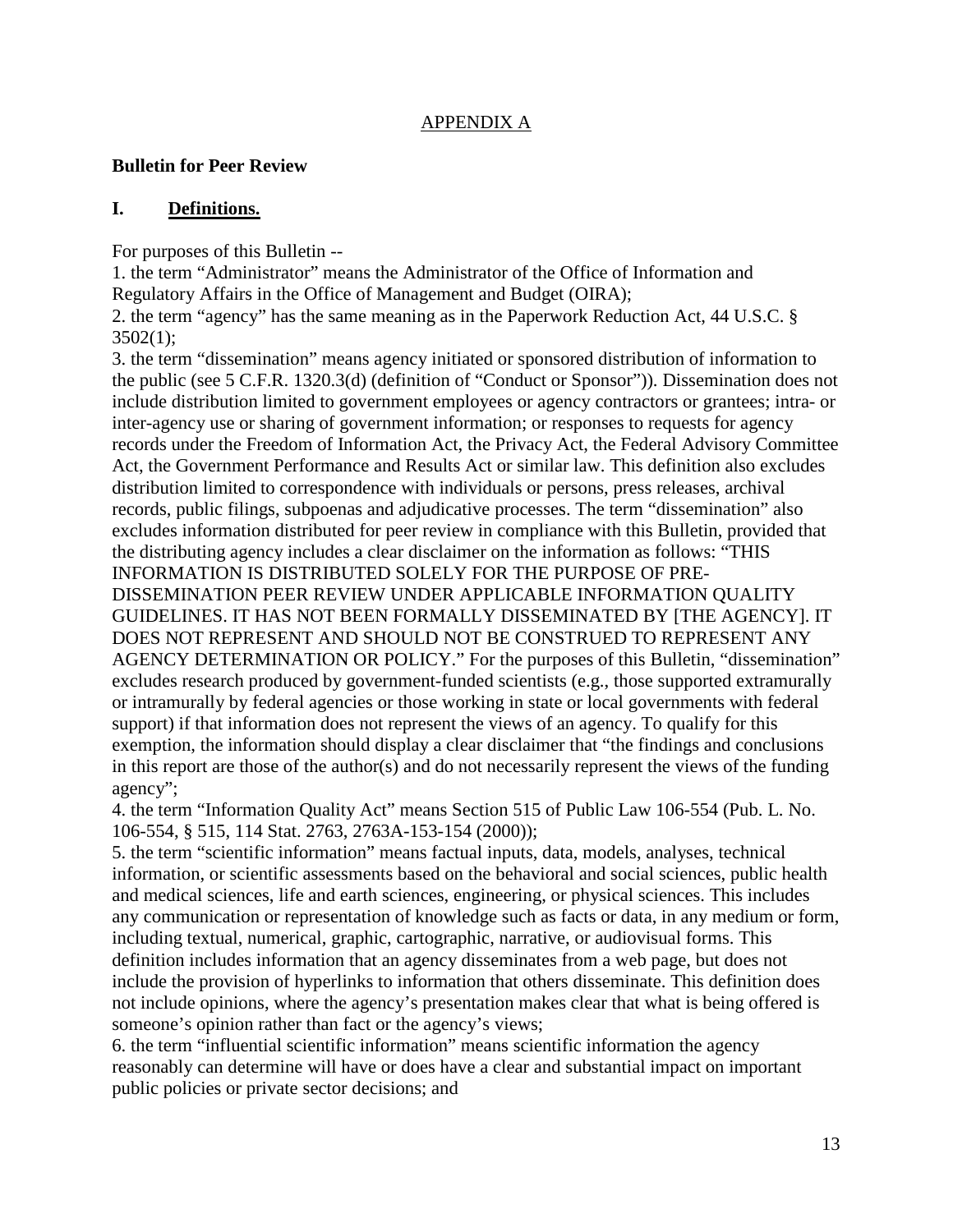7. the term "scientific assessment" means an evaluation of a body of scientific or technical knowledge, which typically synthesizes multiple factual inputs, data, models, assumptions, and/or applies best professional judgment to bridge uncertainties in the available information. These assessments include, but are not limited to, state-of-science reports; technology assessments; weight-of-evidence analyses; meta-analyses; health, safety, or ecological risk assessments; toxicological characterizations of substances; integrated assessment models; hazard determinations; or exposure assessments.

# **II. Peer Review of Influential Scientific Information.**

1. In General: To the extent permitted by law, each agency shall conduct a peer review on all influential scientific information that the agency intends to disseminate. Peer reviewers shall be charged with reviewing scientific and technical matters, leaving policy determinations for the agency. Reviewers shall be informed of applicable access, objectivity, reproducibility and other quality standards under the federal laws governing information access and quality. 2. Adequacy of Prior Peer Review: For information subject to this section of the Bulletin, agencies need not have further peer review conducted on information that has already been subjected to adequate peer review. In determining whether prior peer review is adequate, agencies shall give due consideration to the novelty and complexity of the science to be reviewed, the importance of the information to decision making, the extent of prior peer reviews, and the expected benefits and costs of additional review. Principal findings, conclusions and recommendations in official reports of the National Academy of Sciences are generally presumed to have been adequately peer reviewed.

### 3. Selection of Reviewers:

a. Expertise and Balance: Peer reviewers shall be selected based on expertise, experience and skills, including specialists from multiple disciplines, as necessary. The group of reviewers shall be sufficiently broad and diverse to fairly represent the relevant scientific and technical perspectives and fields of knowledge. Agencies shall consider requesting that the public, including scientific and professional societies, nominate potential reviewers.

b. Conflicts: The agency – or the entity selecting the peer reviewers – shall (i) ensure that those reviewers serving as federal employees (including special government employees) comply with applicable federal ethics requirements; (ii) in selecting peer reviewers who are not government employees, adopt or adapt the National Academy of Sciences policy for committee selection with respect to evaluating the potential for conflicts (e.g., those arising from investments; agency, employer, and business affiliations; grants, contracts and consulting income). For scientific information relevant to specific regulations, the agency shall examine a reviewer's financial ties to regulated entities (e.g., businesses), other stakeholders, and the agency.

c. Independence: Peer reviewers shall not have participated in development of the work product. Agencies are encouraged to rotate membership on standing panels across the pool of qualified reviewers. Research grants that were awarded to scientists based on investigatorinitiated, competitive, peer-reviewed proposals generally do not raise issues as to independence or conflicts.

4. Choice of Peer Review Mechanism: The choice of a peer review mechanism (for example, letter reviews or ad hoc panels) for influential scientific information shall be based on the novelty and complexity of the information to be reviewed, the importance of the information to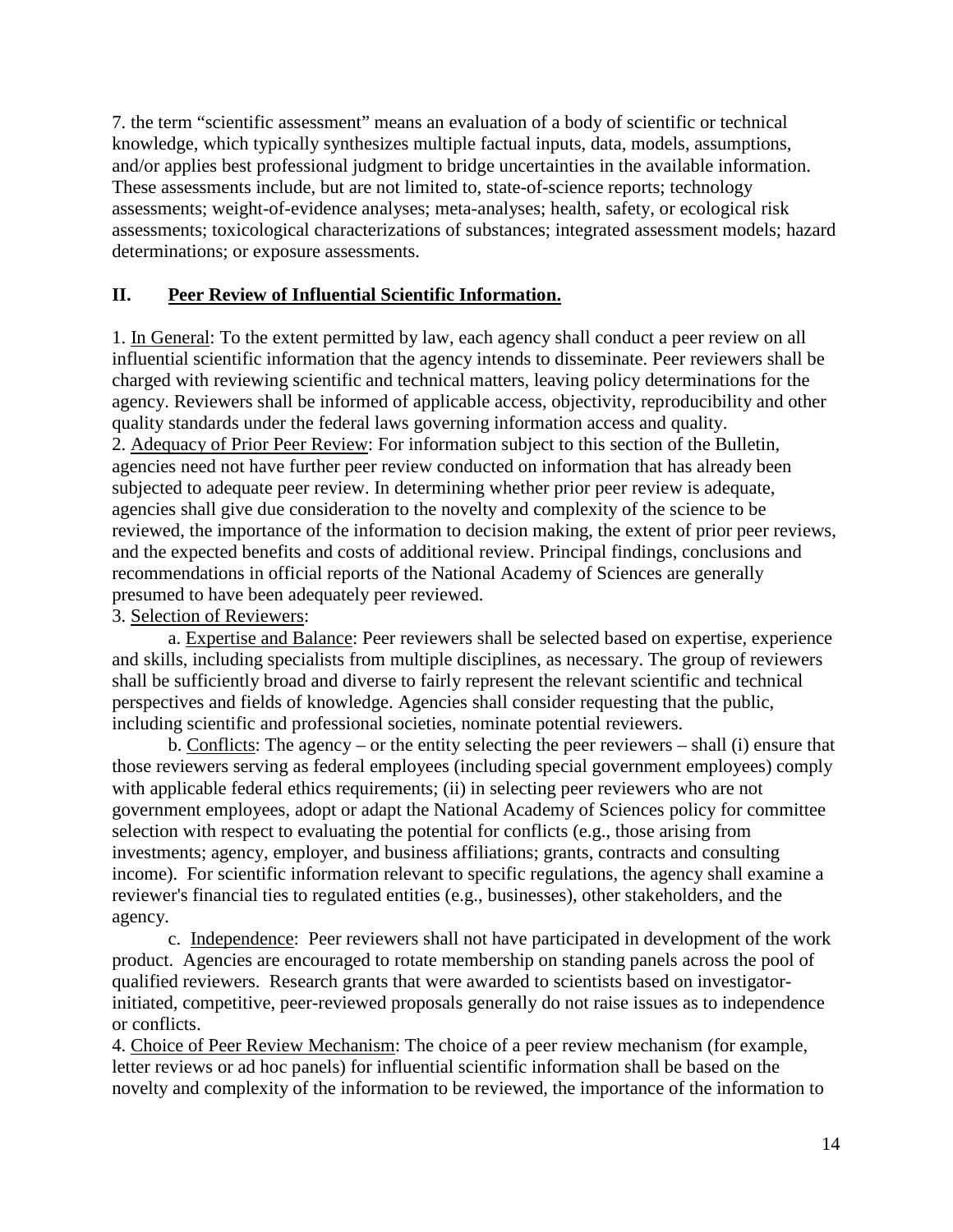decision making, the extent of prior peer review, and the expected benefits and costs of review, as well as the factors regarding transparency described in II(5).

5. Transparency: The agency -- or entity managing the peer review -- shall instruct peer reviewers to prepare a report that describes the nature of their review and their findings and conclusions. The peer review report shall either (a) include a verbatim copy of each reviewer's comments (either with or without specific attributions) or (b) represent the views of the group as a whole, including any disparate and dissenting views. The agency shall disclose the names of the reviewers and their organizational affiliations in the report. Reviewers shall be notified in advance regarding the extent of disclosure and attribution planned by the agency. The agency shall disseminate the final peer review report on the agency's website along with all materials related to the peer review (any charge statement, the peer review report, and any agency response). The peer review report shall be discussed in the preamble to any related rulemaking and included in the administrative record for any related agency action.

6. Management of Peer Review Process and Reviewer Selection: The agency may commission independent entities to manage the peer review process, including the selection of peer reviewers, in accordance with this Bulletin.

### **III. Additional Peer Review Requirements for Highly Influential Scientific Assessments.**

1. Applicability: This section applies to influential scientific information that the agency or the Administrator determines to be a scientific assessment that:

(i) could have a potential impact of more than \$500 million in any year, or

(ii) is novel, controversial, or precedent-setting or has significant interagency interest. 2. In General: To the extent permitted by law, each agency shall conduct peer reviews on all information subject to this Section. The peer reviews shall satisfy the requirements of Section II of this Bulletin, as well as the additional requirements found in this Section. Principal findings, conclusions and recommendations in official reports of the National Academy of Sciences that fall under this Section are generally presumed not to require additional peer review. 3. Selection of Reviewers:

a. Expertise and Balance: Peer reviewers shall be selected based on expertise, experience and skills, including specialists from multiple disciplines, as necessary. The group of reviewers shall be sufficiently broad and diverse to fairly represent the relevant scientific and technical perspectives and fields of knowledge. Agencies shall consider requesting that the public, including scientific and professional societies, nominate potential reviewers.

b. Conflicts: The agency – or the entity selecting the peer reviewers – shall (i) ensure that those reviewers serving as federal employees (including special government employees) comply with applicable federal ethics requirements; (ii) in selecting peer reviewers who are not government employees, adopt or adapt the National Academy of Sciences' policy for committee selection with respect to evaluating the potential for conflicts (e.g., those arising from investments; agency, employer, and business affiliations; grants, contracts and consulting income). For scientific assessments relevant to specific regulations, a reviewer's financial ties to regulated entities (e.g., businesses), other stakeholders, and the agency shall be examined.

c. Independence: In addition to the requirements of Section II (3)(c), which shall apply to all reviews conducted under Section III, the agency -- or entity selecting the reviewers -- shall bar participation of scientists employed by the sponsoring agency unless the reviewer is employed only for the purpose of conducting the peer review (i.e., special government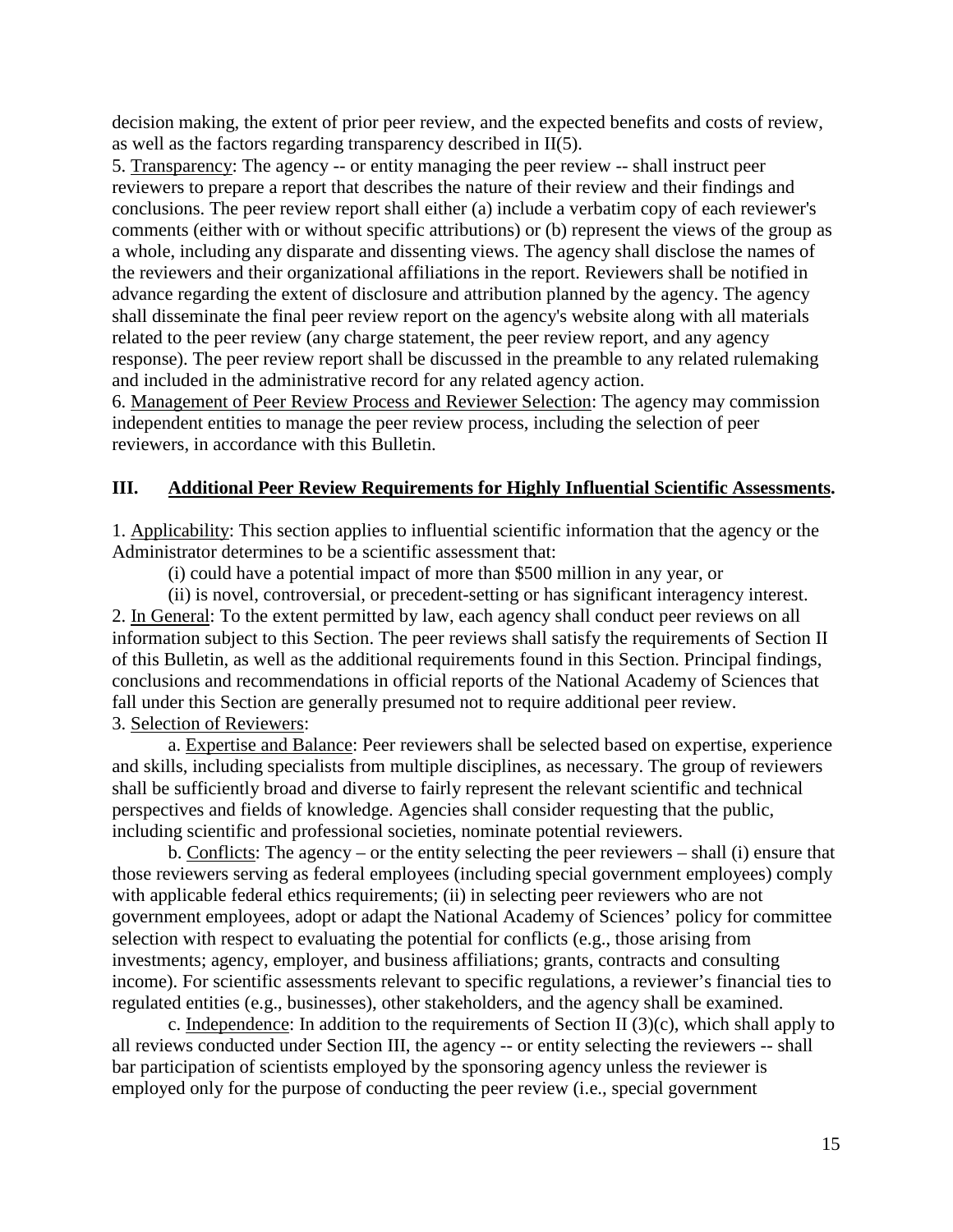employees). The only exception to this bar would be the rare case where the agency determines, using the criteria developed by NAS for evaluating use of "employees of sponsors," that a premier government scientist is (a) not in a position of management or policy responsibility and (b) possesses essential expertise that cannot be obtained elsewhere. Furthermore, to be eligible for this exception, the scientist must be employed by a different agency of the Cabinet-level department than the agency that is disseminating the scientific information. The agency's determination shall be documented in writing and approved, on a non-delegable basis, by the Secretary or Deputy Secretary of the department prior to the scientist's appointment.

d. Rotation: Agencies shall avoid repeated use of the same reviewer on multiple assessments unless his or her participation is essential and cannot be obtained elsewhere. 4. Information Access: The agency -- or entity managing the peer review -- shall provide the reviewers with sufficient information -- including background information about key studies or models -- to enable them to understand the data, analytic procedures, and assumptions used to support the key findings or conclusions of the draft assessment.

5. Opportunity for Public Participation: Whenever feasible and appropriate, the agency shall make the draft scientific assessment available to the public for comment at the same time it is submitted for peer review (or during the peer review process) and sponsor a public meeting where oral presentations on scientific issues can be made to the peer reviewers by interested members of the public. When employing a public comment process as part of the peer review, the agency shall, whenever practical, provide peer reviewers with access to public comments that address significant scientific or technical issues. To ensure that public participation does not unduly delay agency activities, the agency shall clearly specify time limits for public participation throughout the peer review process.

6. Transparency: In addition to the requirements specified in II(5), which shall apply to all reviews conducted under Section III, the peer review report shall include the charge to the reviewers and a short paragraph on both the credentials and relevant experiences of each peer reviewer. The agency shall prepare a written response to the peer review report explaining (a) the agency's agreement or disagreement with the views expressed in the report, (b) the actions the agency has undertaken or will undertake in response to the report, and (c) the reasons the agency believes those actions satisfy the key concerns stated in the report (if applicable). The agency shall disseminate its response to the peer review report on the agency's website with the related material specified in Section II(5).

7. Management of Peer Review Process and Reviewer Selection: The agency may commission independent entities to manage the peer review process, including the selection of peer reviewers, in accordance with this Bulletin.

### **IV. Alternative Procedures.**

As an alternative to complying with Sections II and III of this Bulletin, an agency may instead: (i) rely on the principal findings, conclusions and recommendations of a report produced by the National Academy of Sciences; (ii) commission the National Academy of Sciences to peer review an agency's draft scientific information; or (iii) employ an alternative scientific procedure or process, specifically approved by the Administrator in consultation with the Office of Science and Technology Policy (OSTP), that ensures the agency's scientific information satisfies applicable information quality standards. The alternative procedure(s) may be applied to a designated report or group of reports.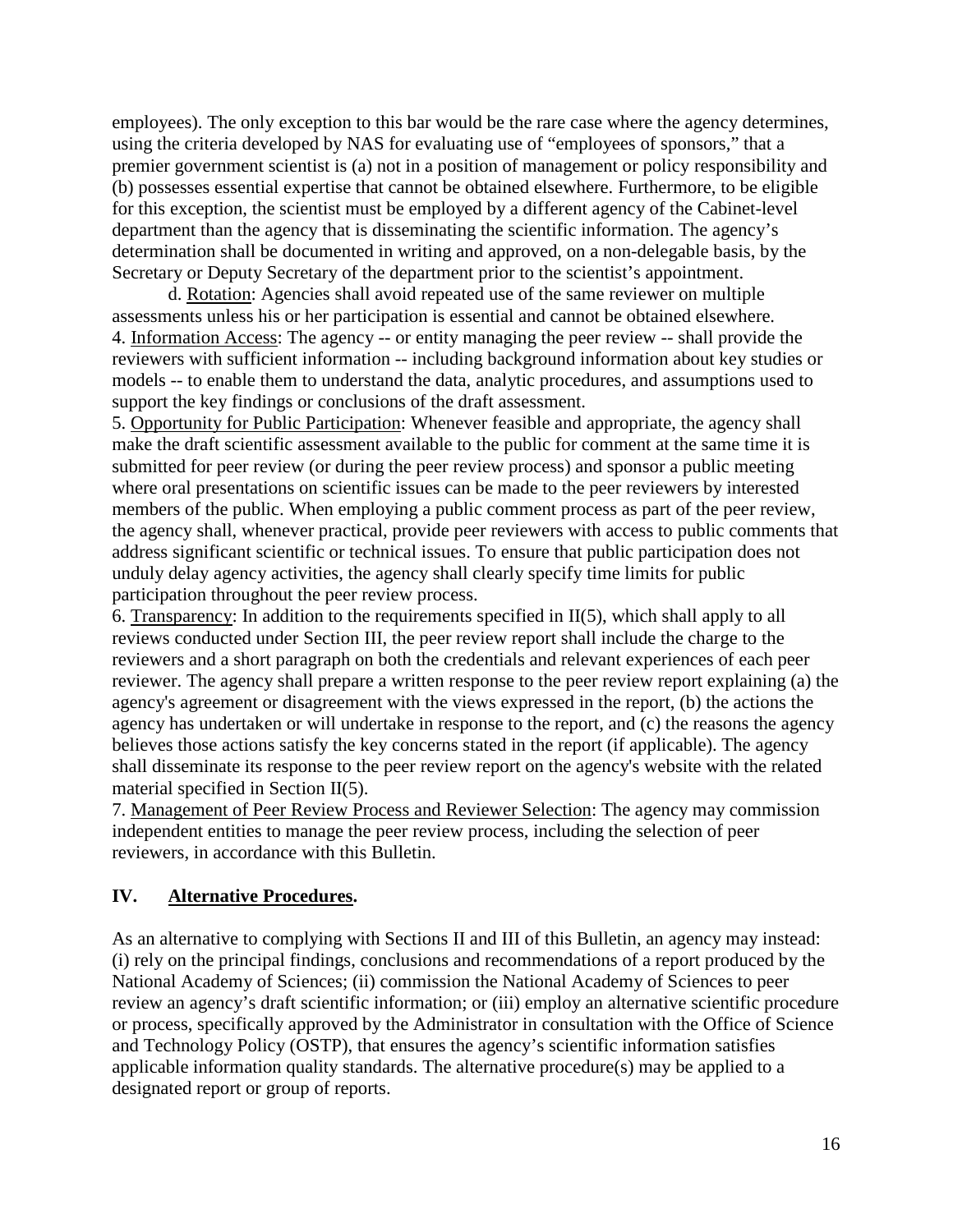# **V. Peer Review Planning.**

1. Peer Review Agenda: Each agency shall post on its website, and update at least every six months, an agenda of peer review plans. The agenda shall describe all planned and ongoing influential scientific information subject to this Bulletin. The agency shall provide a link from the agenda to each document that has been made public pursuant to this Bulletin. Agencies are encouraged to offer a listserve or similar mechanism to alert interested members of the public when entries are added or updated.

2. Peer Review Plans: For each entry on the agenda the agency shall describe the peer review plan. Each peer review plan shall include: (i) a paragraph including the title, subject and purpose of the planned report, as well as an agency contact to whom inquiries may be directed to learn the specifics of the plan; (ii) whether the dissemination is likely to be influential scientific information or a highly influential scientific assessment; (iii) the timing of the review (including deferrals); (iv) whether the review will be conducted through a panel or individual letters (or whether an alternative procedure will be employed); (v) whether there will be opportunities for the public to comment on the work product to be peer reviewed, and if so, how and when these opportunities will be provided; (vi) whether the agency will provide significant and relevant public comments to the peer reviewers before they conduct their review; (vii) the anticipated number of reviewers (3 or fewer; 4-10; or more than 10); (viii) a succinct description of the primary disciplines or expertise needed in the review; (ix) whether reviewers will be selected by the agency or by a designated outside organization; and (x) whether the public, including scientific or professional societies, will be asked to nominate potential peer reviewers. 3. Public Comment: Agencies shall establish a mechanism for allowing the public to comment on the adequacy of the peer review plans. Agencies shall consider public comments on peer review plans.

# **VI. Annual Reports.**

Each agency shall provide to OIRA, by December 15 of each year, a summary of the peer reviews conducted by the agency during the fiscal year. The report should include the following: 1) the number of peer reviews conducted subject to the Bulletin (i.e., for influential scientific information and highly influential scientific assessments); 2) the number of times alternative procedures were invoked; 3) the number of times waivers or deferrals were invoked (and in the case of deferrals, the length of time elapsed between the deferral and the peer review); 4) any decision to appoint a reviewer pursuant to any exception to the applicable independence or conflict of interest standards of the Bulletin, including determinations by the Secretary pursuant to Section III(3)(c); 5) the number of peer review panels that were conducted in public and the number that allowed public comment; 6) the number of public comments provided on the agency's peer review plans; and 7) the number of peer reviewers that the agency used that were recommended by professional societies.

# **VII. Certification in the Administrative Record.**

If an agency relies on influential scientific information or a highly influential scientific assessment subject to this Bulletin to support a regulatory action, it shall include in the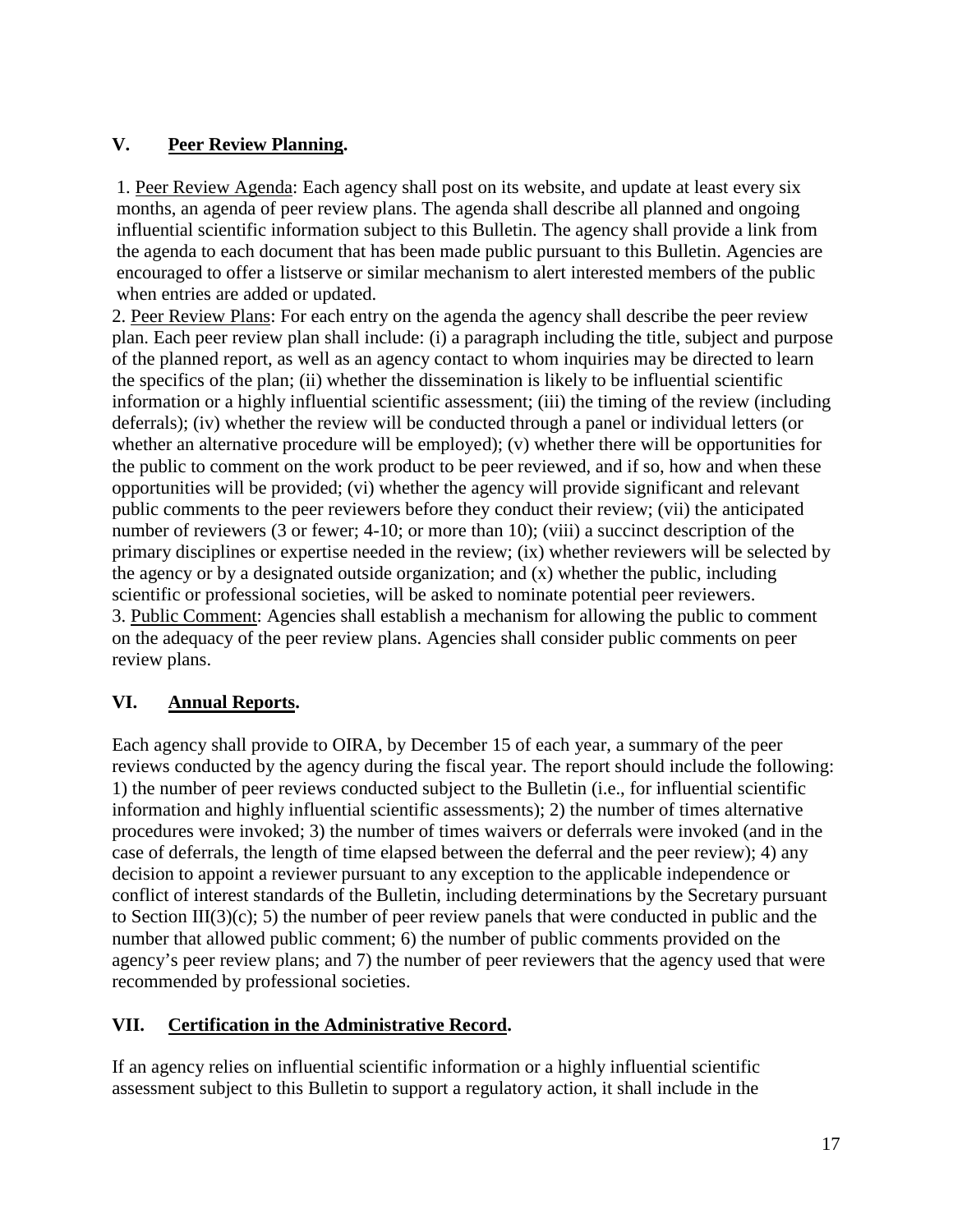administrative record for that action a certification explaining how the agency has complied with the requirements of this Bulletin and the applicable information quality guidelines. Relevant materials shall be placed in the administrative record.

# **VIII. Safeguards, Deferrals, and Waivers.**

1. Privacy: To the extent information about a reviewer (name, credentials, affiliation) will be disclosed along with his/her comments or analysis, the agency shall comply with the requirements of the Privacy Act, 5 U.S.C. § 522a as amended, and OMB Circular A-130, Appendix I, 61 Fed. Reg. 6428 (February 20, 1996) to establish appropriate routine uses in a published System of Records Notice.

2. Confidentiality: Peer review shall be conducted in a manner that respects (i) confidential business information and (ii) intellectual property.

3. Deferral and Waiver: The agency head may waive or defer some or all of the peer review requirements of Sections II and III of this Bulletin where warranted by a compelling rationale. If the agency head defers the peer review requirements prior to dissemination, peer review shall be conducted as soon as practicable.

# **IX. Exemptions.**

Agencies need not have peer review conducted on information that is:

1. related to certain national security, foreign affairs, or negotiations involving international trade or treaties where compliance with this Bulletin would interfere with the need for secrecy or promptness;

2. disseminated in the course of an individual agency adjudication or permit proceeding (including a registration, approval, licensing, site-specific determination), unless the agency determines that peer review is practical and appropriate and that the influential dissemination is scientifically or technically novel or likely to have precedent-setting influence on future adjudications and/or permit proceedings;

3. a health or safety dissemination where the agency determines that the dissemination is timesensitive (e.g., findings based primarily on data from a recent clinical trial that was adequately peer reviewed before the trial began);

4. an agency regulatory impact analysis or regulatory flexibility analysis subject to interagency review under Executive Order 12866, except for underlying data and analytical models used;

5. routine statistical information released by federal statistical agencies (e.g., periodic demographic and economic statistics) and analyses of these data to compute standard indicators and trends (e.g., unemployment and poverty rates);

6. accounting, budget, actuarial, and financial information, including that which is generated or used by agencies that focus on interest rates, banking, currency, securities, commodities, futures, or taxes; or

7. information disseminated in connection with routine rules that materially alter entitlements, grants, user fees, or loan programs, or the rights and obligations of recipients thereof.

# **X. Responsibilities of OIRA and OSTP.**